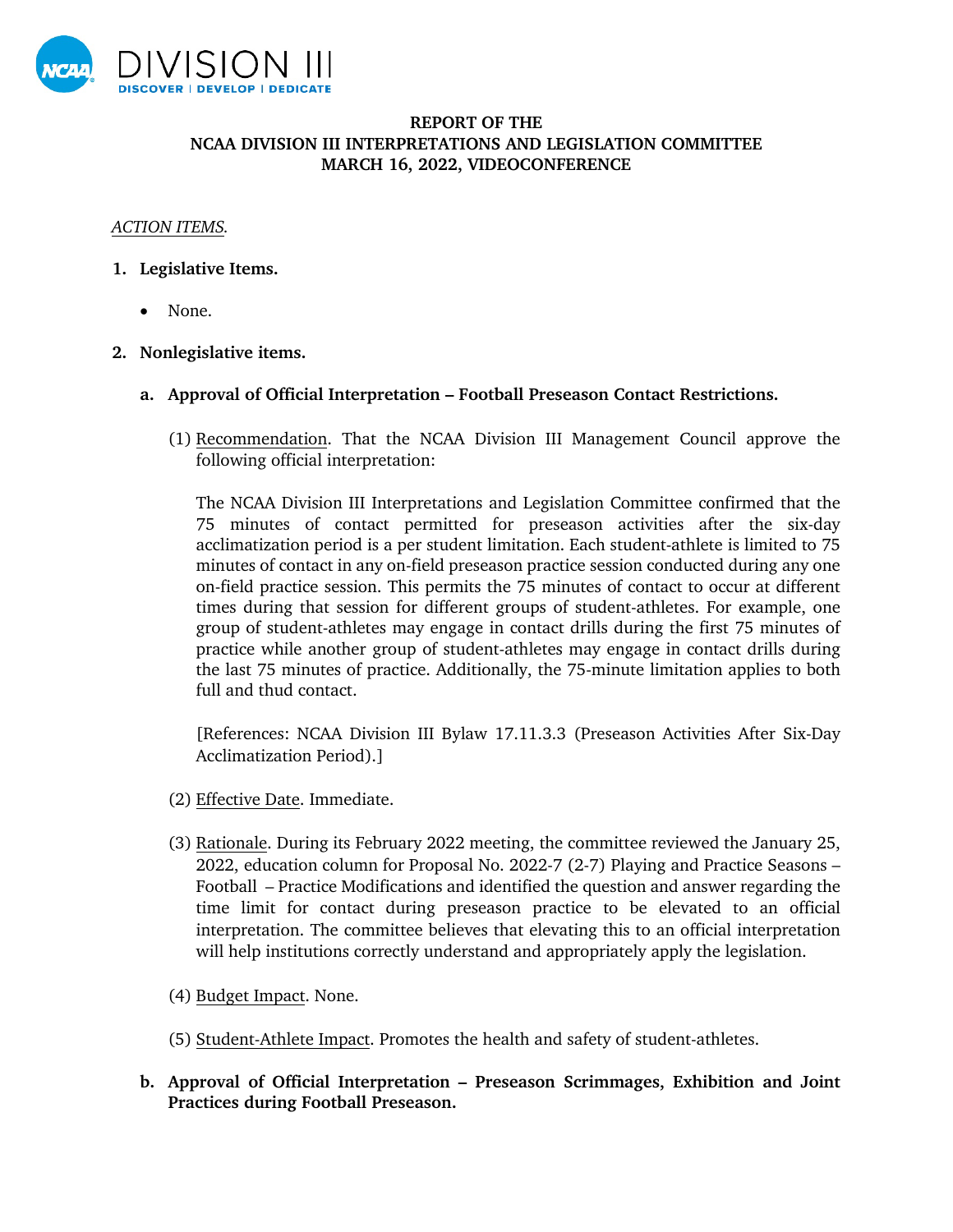Report of The NCAA Division III Interpretations and Legislation Committee March 16, 2022, Videoconference Page No. 2

\_\_\_\_\_\_\_\_\_\_\_\_

(1) Recommendation. That the Division III Management Council approve the following official interpretation:

The NCAA Division III Interpretations and Legislation Committee confirmed that the preseason scrimmages, exhibitions, joint practices permitted in the sport of football are considered part of preseason and each scrimmage, exhibition, joint practice session must count as one of the eight allowable on-field full padded practice sessions. This also requires that these activities would count as contact practices when considering that an institution may not conduct more than two consecutive days of full contact. However, the preseason scrimmages, exhibitions, joint practices are not subject to the 75-minute contact limitations.

[References: NCAA Division III Bylaws 17.1.4.5.1 (Standard Contest or Date of Competition Exemptions) 17.11.3.3 (Preseason Activities After Six-Day Acclimatization Period) and 17.11.4.1 (First Contest - Exception.]

- (2) Effective Date. Immediate.
- (3) Rationale. During its February 2022 meeting, the committee reviewed the January 25, 2022, education column for Proposal No. 2022-7 (2-7) Playing and Practice Seasons – Football – Practice Modifications and recommended that the question concerning preseason scrimmages, scrimmages and joint practices be written as an official interpretation. The committee believes the official interpretation will help to ensure the consistent application of the new legislation for preseason activities.
- (4) Budget Impact. None.
- (5) Student-Athlete Impact. Promotes the health and safety of student-athletes.

## *INFORMATIONAL ITEMS.*

- **1. Review February Report.** The committee reviewed the report from its February 9-10, videoconference.
- **2. Timeline for reviewing legislative concepts.** The committee reviewed and approved a timeline for its review of legislative concepts for Bylaws 13, 14 and 17 along with identifying outside groups to provide feedback concerning the concepts. The committee reaffirmed its intention to provide final recommendations to the respective councils by July/August 2022.